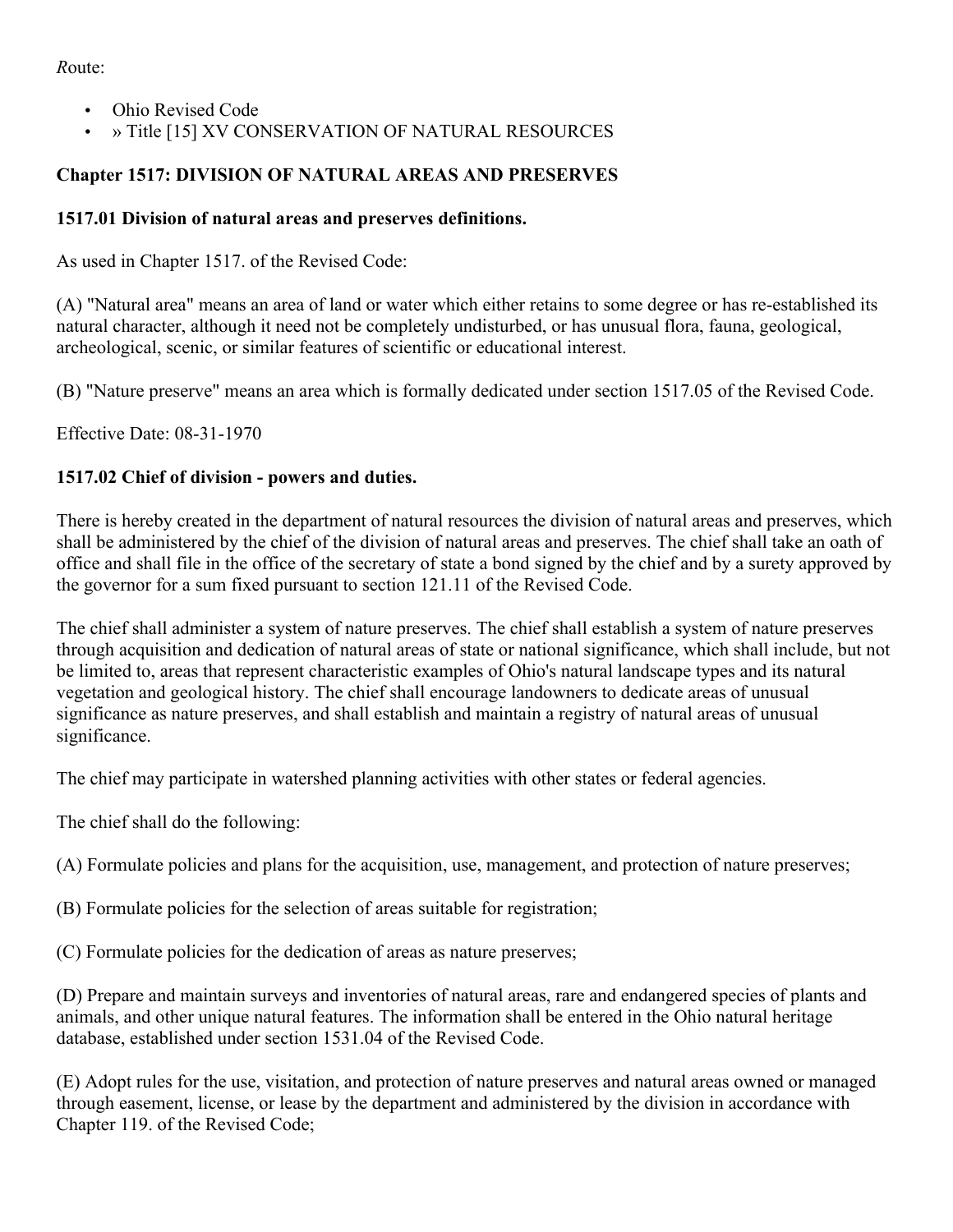(F) Provide facilities and improvements within the state system of nature preserves that are necessary for their visitation, use, restoration, and protection and do not impair their natural character;

(G) Provide interpretive programs and publish and disseminate information pertaining to nature preserves and natural areas for their visitation and use;

(H) Conduct and grant permits to qualified persons for the conduct of scientific research and investigations within nature preserves;

(I) Establish an appropriate system for marking nature preserves;

(J) Publish and submit to the governor and the general assembly a biennial report of the status and condition of each nature preserve, activities conducted within each preserve, and plans and recommendations for natural area preservation.

Amended by 129th General AssemblyFile No.28, HB 153, §101.01, eff. 9/29/2011.

Amended by 128th General AssemblyFile No.9, HB 1, §101.01, eff. 7/17/2009.

Effective Date: 05-03-1990; 12-30-2004; 06-27-2005; 09-29-2005; 04-06-2007

#### **1517.021 Prohibition.**

No person shall violate any rule adopted pursuant to division (E) of section 1517.02 of the Revised Code.

Effective Date: 03-23-1973

## **1517.03 Ohio natural areas council.**

(A) There is hereby created the Ohio natural areas council to advise the director of natural resources or the director's designee on the administration of nature preserves and the preservation of natural areas.

(B) The council shall

be composed of the following members appointed by the governor with the advice and consent of the senate:

- (1) One member representing natural history museums;
- (2) One member representing metropolitan park districts;
- (3) One member representing colleges and universities;
- (4) One member representing outdoor education programs in primary and secondary education;
- (5) One member representing nature centers;
- (6) Two members representing the public.

Each appointed member shall be active or interested in natural area preservation. Not more than four of the appointed members shall belong to the same political party.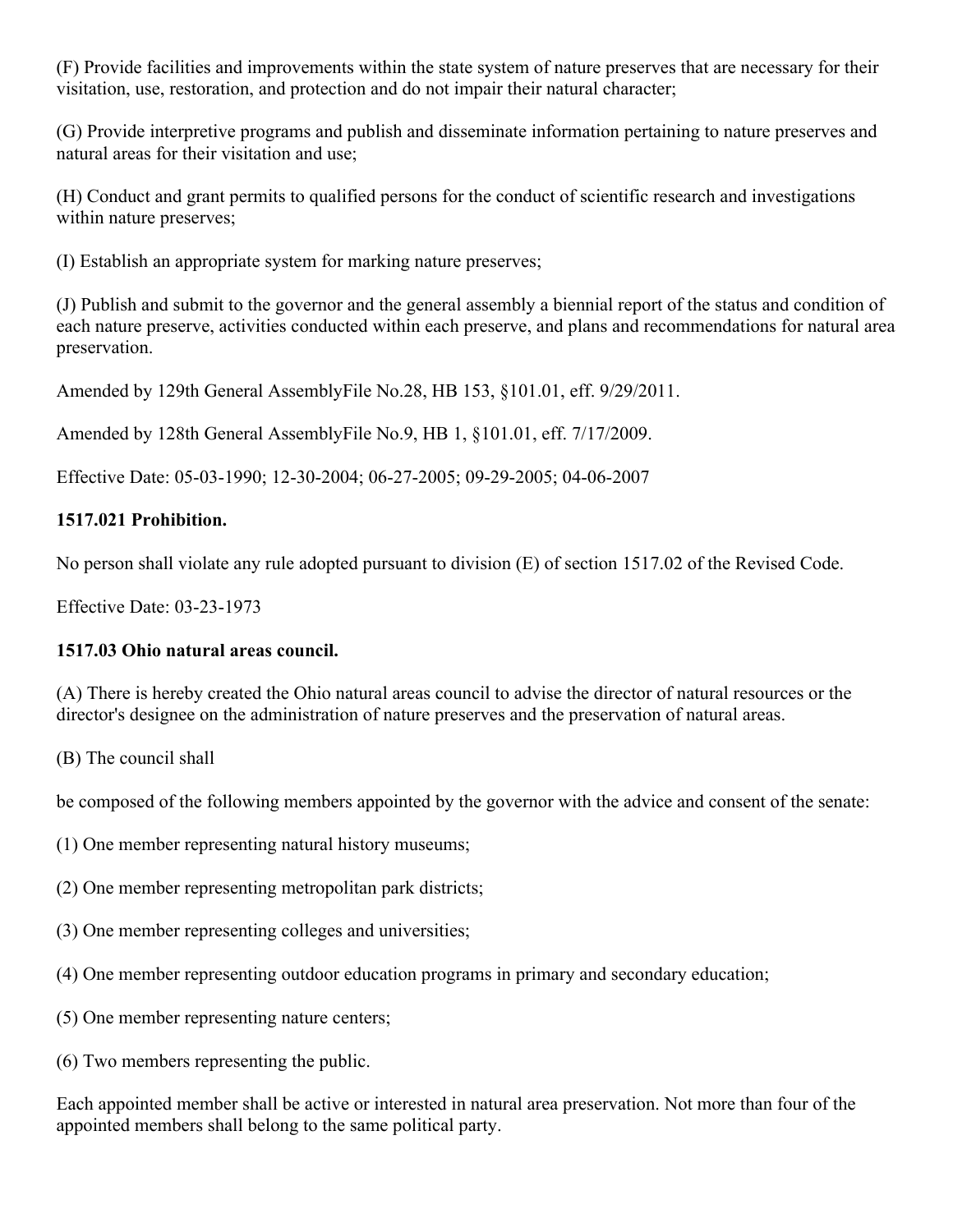The director or the director's designee shall be a nonvoting ex officio member of the council.

(C) Not later than thirty days after the effective date of this amendment, the governor shall make appointments to the council. Of the initial appointments, two shall be for terms ending on the first Monday in February 2012, two shall be for terms ending on the first Monday in February 2013, two shall be for terms ending on the first Monday in February 2014, and one shall be for a term ending on the first Monday in February 2015. Thereafter, terms of office shall be for four years, with each term ending on the same day of the same month as did the term that it succeeds. A member shall hold office from the date of appointment until the end of the term for which the member was appointed. Members may be reappointed. Vacancies shall be filled in the manner provided for original appointments. A member appointed to fill a vacancy occurring prior to the expiration date of the term for which the member's predecessor was appointed shall hold office for the remainder of that term. A member shall continue in office subsequent to the expiration date of the member's term until the member's successor takes office or until a period of sixty days has elapsed, whichever occurs first.

(D) The council annually shall select from among its members a chairperson and a secretary. The department of natural resources shall furnish clerical, technical, legal, and other services required by the council in the performance of its duties.

Members of the council shall receive no compensation and shall not be reimbursed for expenses incurred as members of the council.

(E) The council shall hold at least one regular meeting every three months. Special meetings may be called by the chairperson and shall be called by the chairperson upon written request by two or more members of the council. A written notice of the time and place of each meeting shall be sent to each member and to the director. A majority of the members of the council constitutes a quorum. The council shall keep a record of its proceedings at each meeting and shall send a copy of the record to the director. The record shall be open to the public for inspection.

Amended by 129th General AssemblyFile No.28, HB 153, §101.01, eff. 9/29/2011.

Added by 128th General AssemblyFile No.47, SB 181, §1, eff. 9/13/2010.

#### **1517.04 Duties of Ohio natural areas council.**

The Ohio natural areas council shall do all of the following:

(A) Review and make recommendations regarding criteria used by the department of natural resources for acquisition and dedication of nature preserves;

(B) Review and make recommendations regarding inventories and registries of natural areas and preserves;

(C) Review and make recommendations regarding departmental plans for the selection of particular natural areas for state acquisition;

(D) Advise the chief of the division of natural areas and preserves on policies and rules governing the management, protection, and use of nature preserves;

(E) Recommend the extent and type of visitation and use to be permitted within each nature preserve;

(F) Advise and consult with the chief and with employees of the division of natural areas and preserves on preservation matters;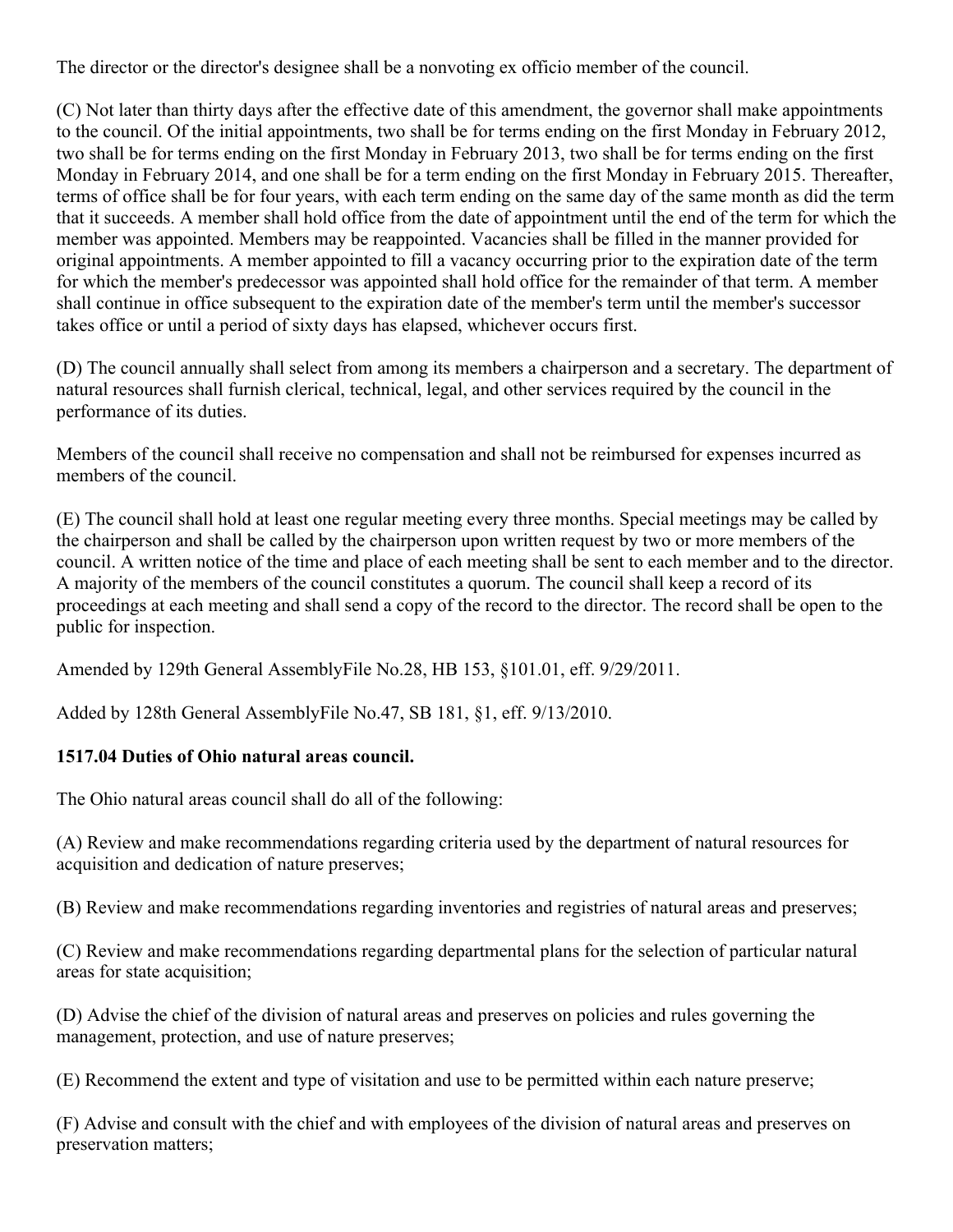(G) Advise the chief on the program to identify and protect the state's cave resources that is established under this chapter.

Added by 128th General AssemblyFile No.47, SB 181, §1, eff. 9/13/2010.

### **1517.05 Nature preserves - uses and purposes.**

The department of natural resources, for and on behalf of the state, shall acquire a system of nature preserves for the following uses and purposes:

(A) For scientific research in such fields as ecology, taxonomy, genetics, forestry, pharmacology, agriculture, soil science, geology, paleontology, conservation, and similar fields;

(B) For the teaching of biology, natural history, ecology, geology, conservation, and other subjects;

(C) As habitats for plant and animal species and communities and other natural objects;

(D) As reservoirs of natural materials;

(E) As places of natural interest and beauty;

(F) For visitation whereby persons may observe and experience natural biotic and environmental systems of the earth and their processes;

(G) To promote understanding and appreciation of the aesthetic, cultural, scientific, and spiritual values of such areas by the people of the state;

(H) For the preservation and protection of nature preserves against modification or encroachment resulting from occupation, development, or other use that would destroy their natural or aesthetic conditions.

The director of natural resources shall accept natural areas by articles of dedication or gift, provided that funds and services are available for their preservation and protection.

A nature preserve is established when articles of dedication have been filed by or at the direction of the owner of land, or a governmental agency having ownership or control thereof, in the office of the county recorder of the county in which the land is located.

Articles of dedication shall be executed by the owner of the land in the same manner and with the same effect as a conveyance of an interest in land and shall be irrevocable except as provided in this section. The county recorder may not accept articles of dedication for recording unless they have been accepted by the director of natural resources. The director may not accept articles of dedication unless they contain terms restricting the use of the land that adequately provide for its preservation and protection against modification or encroachment resulting from occupation, development, or other use that would destroy its natural or aesthetic conditions for one or more of the uses and purposes set forth in this section. Wherever possible and consistent with such preservation and protection of the land, the articles shall provide for public access in order that the maximum benefit be obtained for the uses and purposes stated in this section.

Articles of dedication may contain provisions for the management, custody, and transfer of land, provisions defining the rights of the owner or operating agency, and the department, and other provisions necessary or advisable to carry out the uses and purposes for which the land is dedicated. They may contain conditions under which the owner and the director of natural resources may agree to rescind the articles.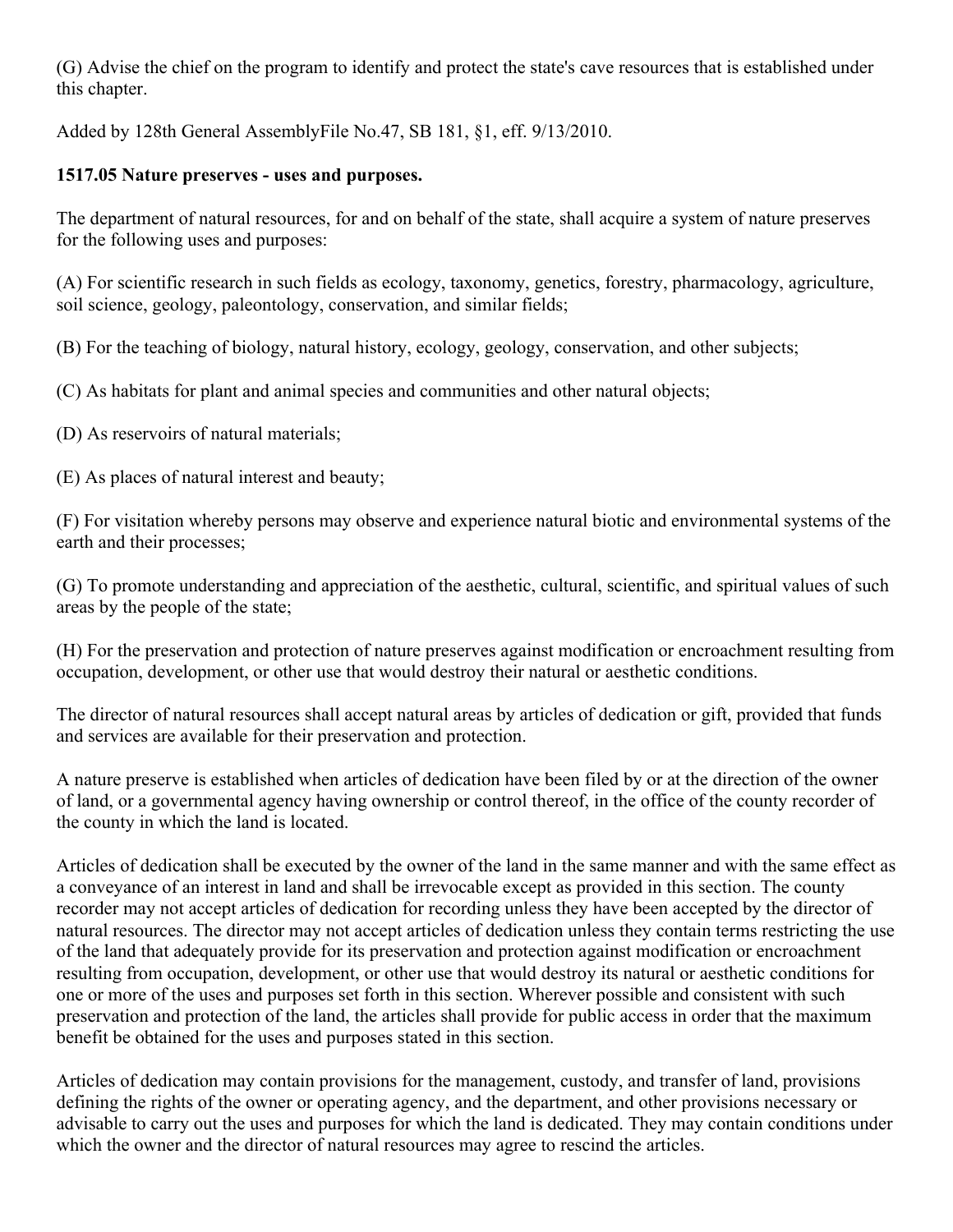The attorney general, upon request of the director of natural resources, may bring an action for injunction in any court of competent jurisdiction to enforce the terms of articles of dedication.

The department may make or accept amendments of any articles of dedication upon terms and conditions that will not destroy the natural or aesthetic conditions of a preserve. If the fee simple interest in the area or preserve is not held by the state, no amendments shall be made without the written consent of the owner. Each amendment shall be recorded in the same manner as the articles of dedication.

Effective Date: 06-06-2003; 12-30-2004

#### **1517.051 Prohibited acts.**

No person shall violate any terms or conditions of the articles of dedication of a nature preserve accepted by the director and filed with the county recorder. The director may order any person to cease and desist from any such violation. No person shall violate any such order.

Effective Date: 03-23-1973

#### **1517.06 Nature preserves to be held in trust.**

Nature preserves dedicated under section 1517.05 of the Revised Code are to be held in trust, for the uses and purposes set forth in that section, for the benefit of the people of the state of present and future generations. They shall be managed and protected in the manner approved by and subject to rules established by the chief of the division of natural areas and preserves. They shall not be taken for any other use except another public use after a finding by the department of natural resources of the existence of an imperative and unavoidable public necessity for such other public use and with the approval of the governor. Except as may otherwise be provided in the articles of dedication, the department may grant, upon such terms and conditions as it may determine, an estate, interest, or right in, or dispose of, a nature preserve, but only after a finding by the department of the existence of an imperative and unavoidable public necessity for the grant or disposition and with the approval of the governor.

Effective Date: 06-06-2003

#### **1517.07 Notice of proposed action - public hearing.**

Before the department of natural resources makes any finding of the existence of an imperative and unavoidable public necessity, or grants any estate, interest, or right in a nature preserve or disposes of a nature preserve or of any estate, interest, or right therein as provided in section 1517.06 of the Revised Code, it shall give notice of the proposed action and an opportunity for any person to be heard at a public hearing in the county in which the preserve is located. In the event the preserve is located in more than one county, the public hearing shall be held in the most populous county. The notice shall be published at least once in a newspaper with a general circulation in the county in which the nature preserve is located. The notice shall set forth the substance of the proposed action and describe, with or without legal description, the nature preserve affected, and shall specify a place and time not less than thirty days after the publication for a public hearing before the department on the proposed action. All persons desiring to be heard shall have a reasonable opportunity to be heard prior to action by the department on the proposal.

Effective Date: 06-06-2003

#### **1517.08 Dedication of natural areas.**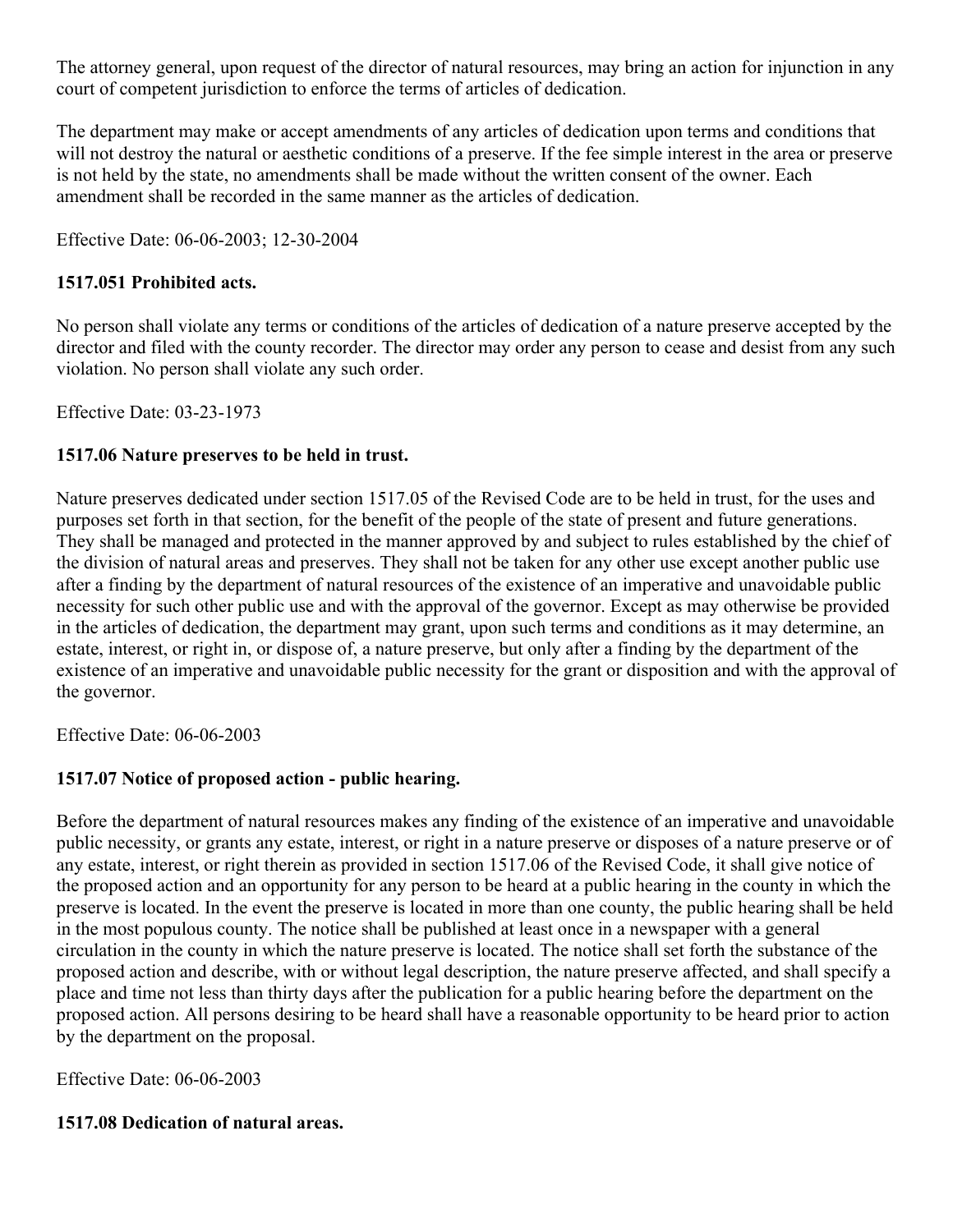All departments, agencies, units, instrumentalities, and political subdivisions of the state, including, counties, townships, municipal corporations, park districts, conservancy districts, universities, colleges, and school districts, may dedicate natural areas under their jurisdiction in accordance with section 1517.05 of the Revised Code.

Effective Date: 08-31-1970

## **1517.09 Construction of chapter.**

Nothing contained in this chapter shall be construed as interfering with the purposes stated in the establishment of or pertaining to any state or local park, forest, preserve, wildlife refuge or other area or the proper management and development thereof, except that any agency administering an area dedicated as a nature preserve under section 1517.05 of the Revised Code shall be responsible for preserving the character of the area in accordance with the articles of dedication and the applicable rules with respect thereto established by the chief of the division of natural areas and preserves. Neither the dedication of an area as a nature preserve nor any action taken by the department under any of the provisions of this chapter shall void or replace any protective status under law which the area would have were it not a nature preserve and the protective provisions of this chapter shall be supplemental thereto.

Effective Date: 09-01-1976

## **1517.10 Preserve officers.**

(A) As used in this section, "felony" has the same meaning as in section 109.511 of the Revised Code.

(B)

(1) Any person selected by the chief of the division of natural areas and preserves for custodial or patrol service on the lands and waters operated or administered by the division shall be employed in conformity with the law applicable to the classified civil service of the state. Subject to division (C) of this section, the chief may designate that person as a preserve officer. A preserve officer, in any nature preserve, in any natural area owned or managed through easement, license, or lease by the department of natural resources and administered by the division, and on lands owned or managed through easement, license, or lease by the department and administered by the division that are along any trail established under Chapter 1519. of the Revised Code, has the authority specified under section 2935.03 of the Revised Code for peace officers of the department of natural resources to keep the peace, to enforce all laws and rules governing those lands and waters, and to make arrests for violation of those laws and rules, provided that the authority shall be exercised on lands or waters administered by another division of the department only pursuant to an agreement with the chief of that division or to a request for assistance by an enforcement officer of that division in an emergency. A preserve officer, in or along any watercourse within, abutting, or upstream from the boundary of any area administered by the department, has the authority to enforce section 3767.32 of the Revised Code and any other laws prohibiting the dumping of refuse into or along waters and to make arrests for violation of those laws. The jurisdiction of a preserve officer shall be concurrent with that of the peace officers of the county, township, or municipal corporation in which the violation occurs.

The governor, upon the recommendation of the chief, shall issue to each preserve officer a commission indicating authority to make arrests as provided in this section.

The chief shall furnish a suitable badge to each commissioned preserve officer as evidence of the preserve officer's authority.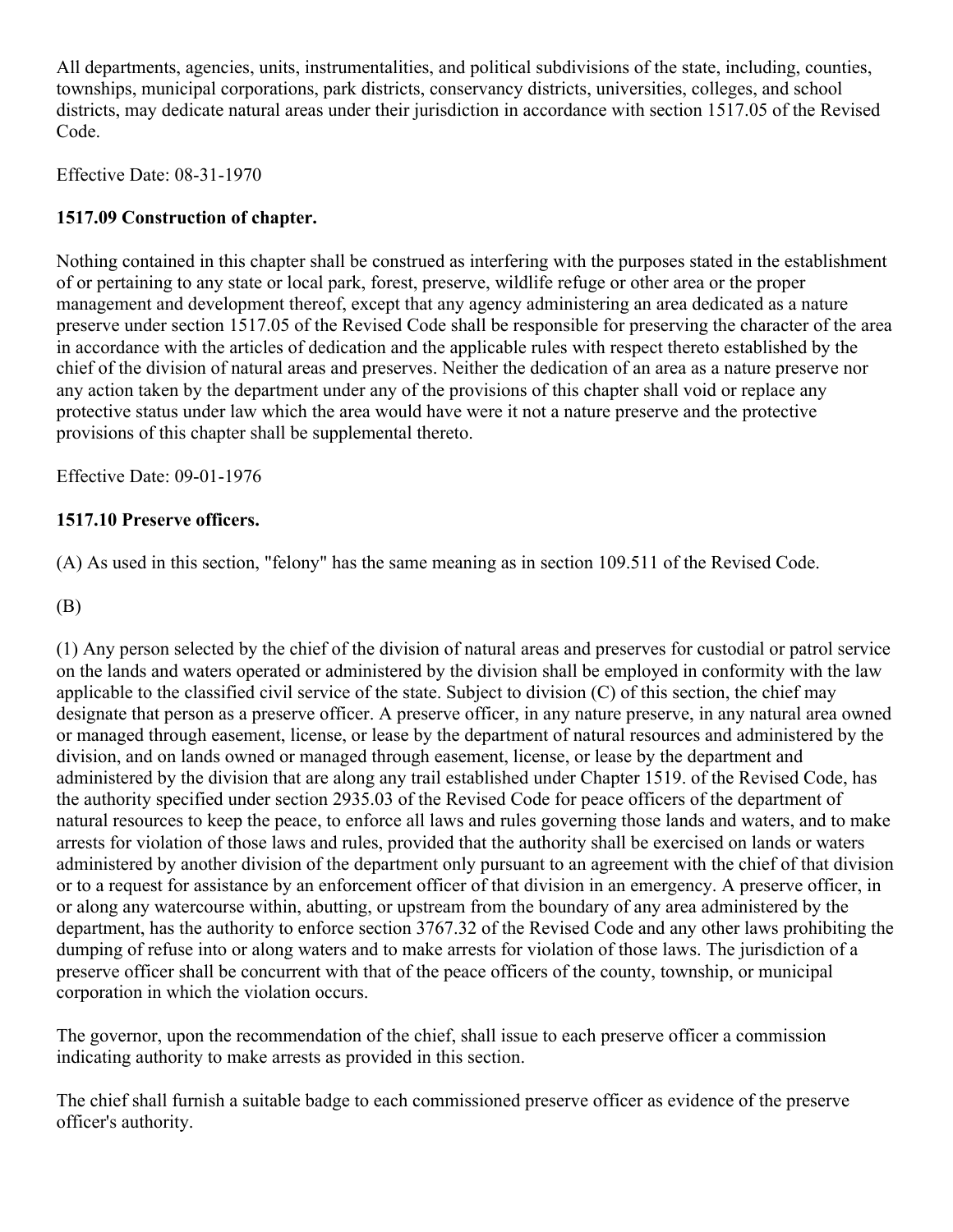(2) If any person employed under this section is designated by the chief to act as an agent of the state in the collection of money resulting from the sale of licenses, fees of any nature, or other money belonging to the state, the chief shall require a surety bond from the person in an amount not less than one thousand dollars.

(3) A preserve officer may render assistance to a state or local law enforcement officer at the request of the officer or in the event of an emergency. Preserve officers serving outside the division of natural areas and preserves under this section or serving under the terms of a mutual aid compact authorized under section 1501.02 of the Revised Code shall be considered as performing services within their regular employment for the purposes of compensation, pension or indemnity fund rights, workers' compensation, and other rights or benefits to which they may be entitled as incidents of their regular employment.

Preserve officers serving outside the division of natural areas and preserves under this section or under the terms of a mutual aid compact retain personal immunity from civil liability as specified in section 9.86 of the Revised Code and shall not be considered an employee of a political subdivision for purposes of Chapter 2744. of the Revised Code. A political subdivision that uses preserve officers under this section or under the terms of a mutual aid compact authorized under section 1501.02 of the Revised Code is not subject to civil liability under Chapter 2744. of the Revised Code as a result of any action or omission of any preserve officer acting under this section or under a mutual aid compact.

## (C)

(1) The chief of the division of natural areas and preserves shall not designate a person as a preserve officer pursuant to division (B)(1) of this section on a permanent basis, on a temporary basis, for a probationary term,or on other than a permanent basis if the person previously has been convicted of or has pleaded guilty to a felony.

## (2)

(a) The chief of the division of natural areas and preserves shall terminate the employment as a preserve officer of a person designated as a preserve officer under division (B)(1) of this section if that person does either of the following:

(i) Pleads guilty to a felony;

(ii) Pleads guilty to a misdemeanor pursuant to a negotiated plea agreement as provided in division (D) of section 2929.43 of the Revised Code in which the preserve officer agrees to surrender the certificate awarded to the preserve officer under section 109.77 of the Revised Code.

(b) The chief shall suspend from employment as a preserve officer a person designated as a preserve officer under division (B)(1) of this section if that person is convicted, after trial, of a felony. If the preserve officer files an appeal from that conviction and the conviction is upheld by the highest court to which the appeal is taken or if the preserve officer does not file a timely appeal, the chief shall terminate the employment of that preserve officer. If the preserve officer files an appeal that results in the preserve officer's acquittal of the felony or conviction of a misdemeanor, or in the dismissal of the felony charge against the preserve officer, the chief shall reinstate that preserve officer. A preserve officer who is reinstated under division  $(C)(2)(b)$  of this section shall not receive any back pay unless that preserve officer's conviction of the felony was reversed on appeal, or the felony charge was dismissed, because the court found insufficient evidence to convict the preserve officer of the felony.

(3) Division (C) of this section does not apply regarding an offense that was committed prior to January 1, 1997.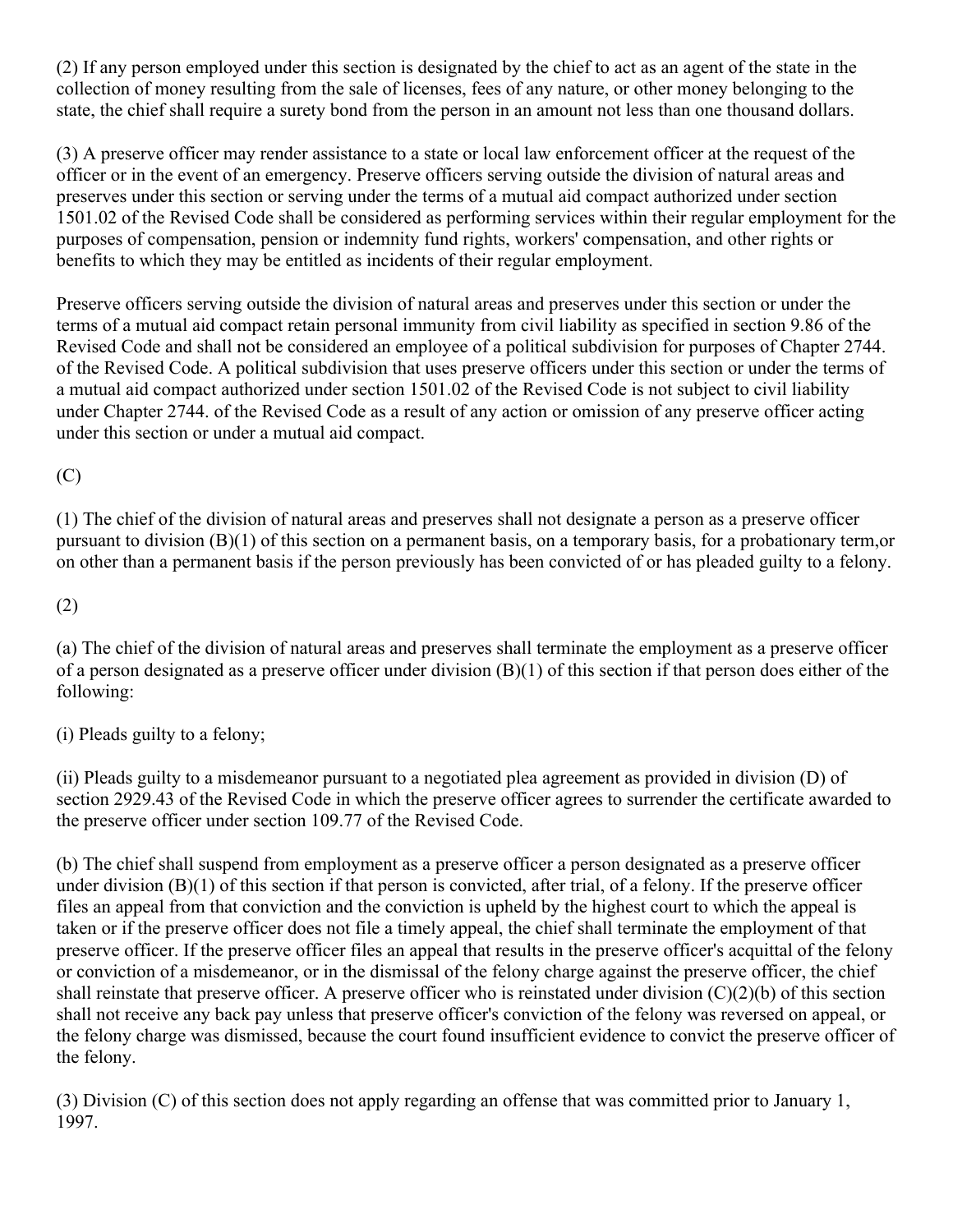(4) The suspension from employment, or the termination of the employment, of a preserve officer under division (C)(2) of this section shall be in accordance with Chapter 119. of the Revised Code.

Amended by 128th General AssemblyFile No.9, HB 1, §101.01, eff. 7/17/2009.

Effective Date: 01-01-2004; 04-06-2007

## **1517.11 Natural areas and preserves fund - use of funds.**

There is hereby created in the state treasury the natural areas and preserves fund, which shall consist of moneys transferred into it under section 5747.113 of the Revised Code and of contributions made directly to it. Any person may contribute directly to the fund in addition to or independently of the income tax refund contribution system established in that section.

Moneys in the fund shall be disbursed pursuant to vouchers approved by the director of natural resources for use by the division of natural areas and preserves solely for the following purposes:

(A) The acquisition of new or expanded natural areas and nature preserves;

(B) Facility development in natural areas and nature preserves;

(C) Special projects, including, but not limited to, biological inventories, research grants, and the production of interpretive material related to natural areas and nature preserves;

(D) Routine maintenance for health and safety purposes.

Moneys appropriated from the fund shall not be used to fund salaries of permanent employees or administrative costs.

All investment earnings of the fund shall be credited to the fund.

Amended by 128th General AssemblyFile No.9, HB 1, §101.01, eff. 7/17/2009.

Effective Date: 06-30-1997; 04-06-2007

#### **1517.12 Lake Katharine management trust fund.**

There is hereby created the lake Katharine management trust fund, which shall be administered by the division of natural areas and preserves in the department of natural resources for preservation, management, land acquisition, and educational programs at the lake Katharine nature preserve. The moneys in the fund shall be derived from gifts, donations, bequests, and other moneys for the purposes for which the fund is created. The treasurer of state shall be the custodian of the fund, which shall not be a part of the state treasury. The principal in the fund shall not be expended. Only earnings from investments shall be expended for the purposes for which the fund is created. All disbursements from the fund shall be paid by the treasurer of state upon requisitions signed by the director of natural resources or his designee.

Effective Date: 02-11-1988

#### **1517.13 Lake Katharine management fund.**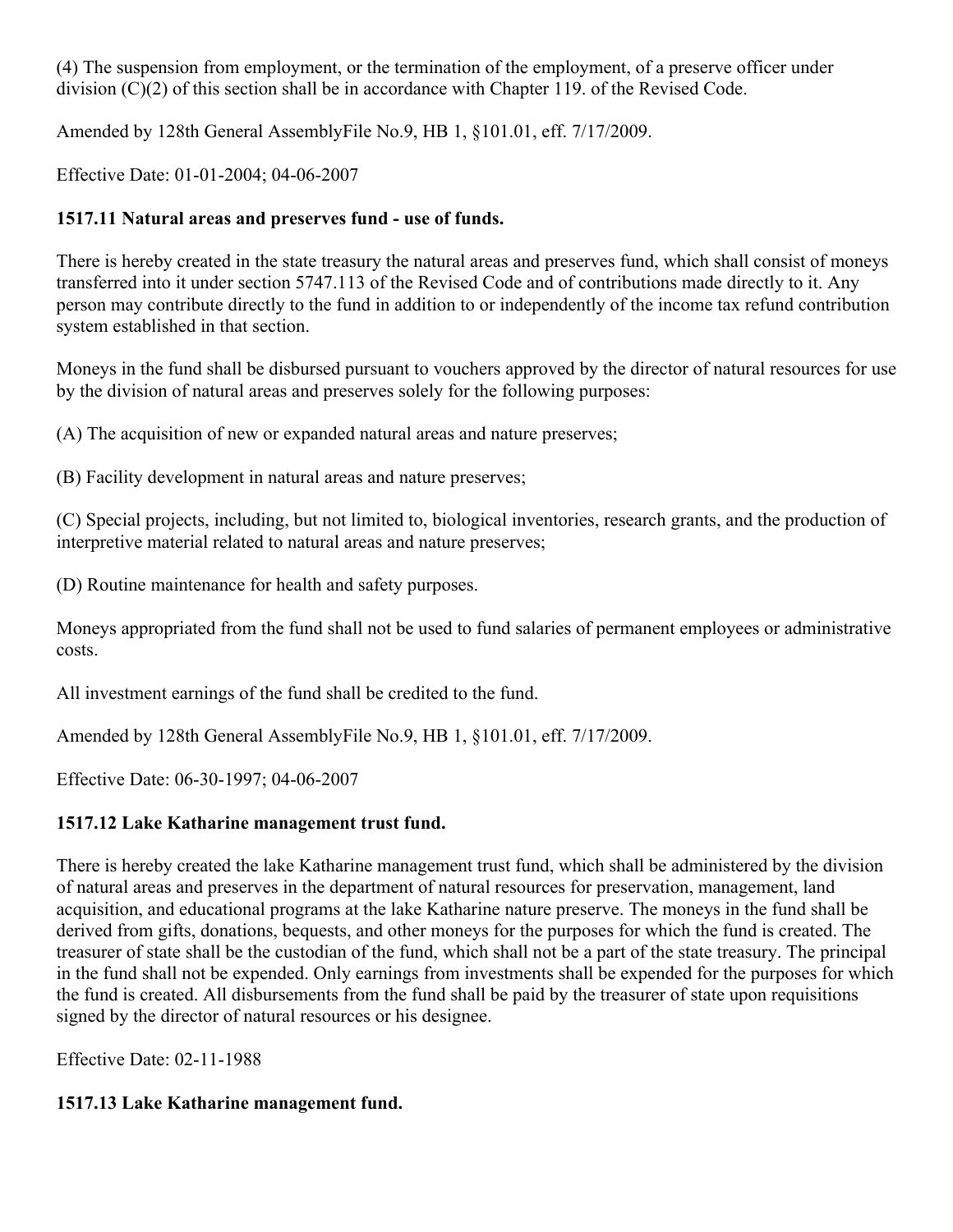There is hereby created in the state treasury the lake Katharine management fund. All investment earnings of the lake Katharine management trust fund created in section 1517.12 of the Revised Code shall be credited to the fund created in this section and disbursed pursuant to vouchers approved by the director of natural resources for use by the division of natural areas and preserves in the department of natural resources solely for preservation, management, land acquisition, and educational programs at the lake Katharine nature preserve.

Effective Date: 02-11-1988

#### **1517.14 [Renumbered as 1547.81]Creating wild, scenic, or recreational river areas.**

Renumbered as § 1547.81 by 128th General AssemblyFile No.9, HB 1, §101.01, eff. 7/17/2009.

Effective Date: 03-18-1999

#### **1517.15 [Repealed].**

Repealed by 128th General AssemblyFile No.9, HB 1, §105.01, eff. 7/17/2009.

#### **1517.16 [Renumbered as 1547.82]Approving structures and channel modifications.**

Renumbered as § 1547.82 by 128th General AssemblyFile No.9, HB 1, §101.01, eff. 7/17/2009.

Effective Date: 10-20-1994

#### **1517.17 [Renumbered as 1547.83]Administering program and areas.**

Renumbered as § 1547.83 by 128th General AssemblyFile No.9, HB 1, §101.01, eff. 7/17/2009.

Effective Date: 10-26-1999

## **1517.18 [Renumbered as 1547.84]Advisory council appointed for each area.**

Renumbered as § 1547.84 by 128th General AssemblyFile No.9, HB 1, §101.01, eff. 7/17/2009.

Effective Date: 10-20-1994

## **1517.21 Cave definitions.**

As used in sections 1517.21 to 1517.26 of the Revised Code:

(A) "Cave" means a naturally occurring void, cavity, recess, or system of interconnecting passages beneath the surface of the earth or within a cliff or ledge, including, without limitation, a grotto, rock shelter, sinkhole, cavern, pit, natural well, pothole, or subsurface water and drainage system.

(B) "Cave life" means any organism that naturally occurs in, uses, visits, or inhabits any cave, except those animals that are permitted to be taken under Chapter 1533. of the Revised Code.

(C) "Material" includes:

(1) Any speleothem, whether attached or broken, found in a cave;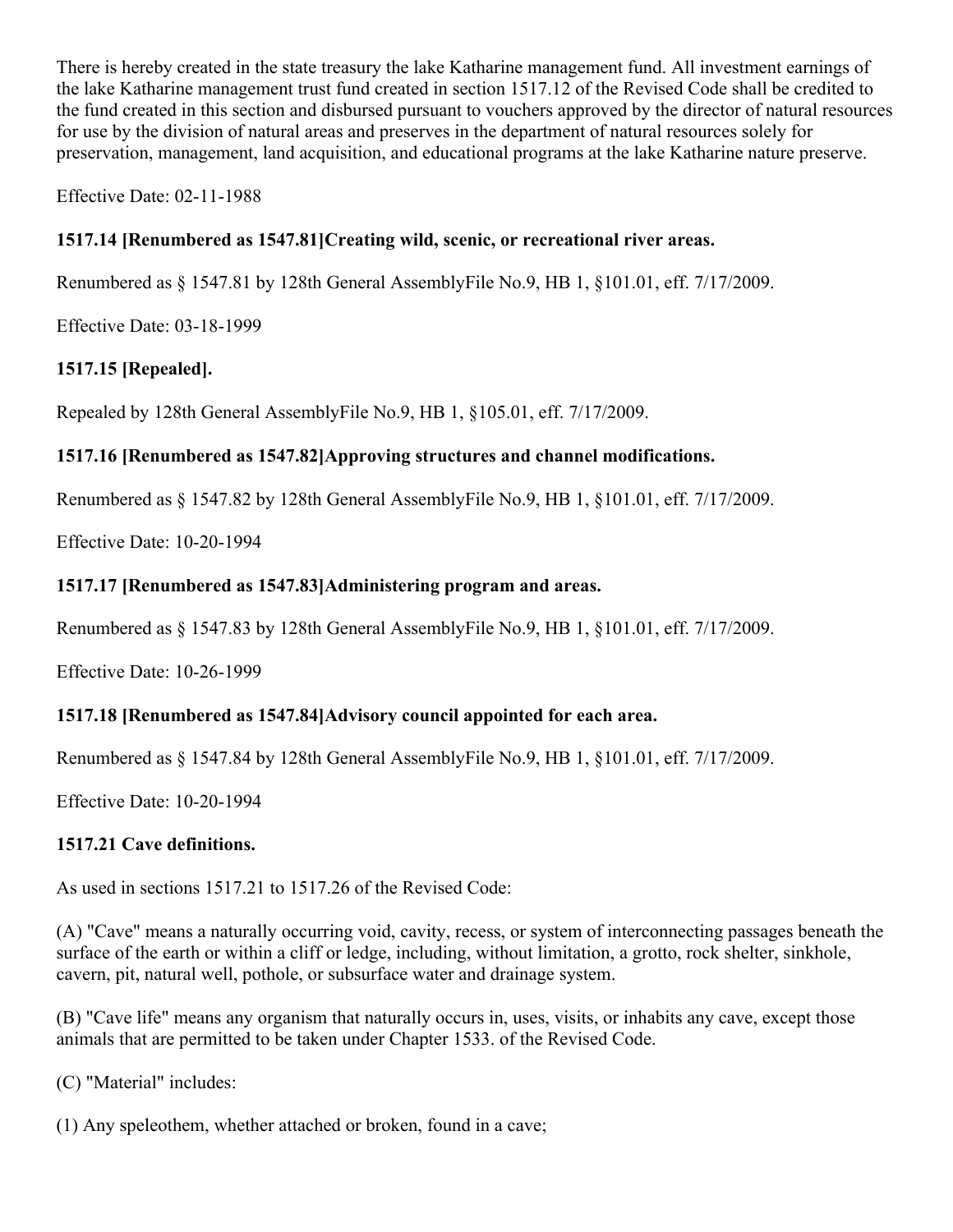(2) Any clay or mud formation or concretion or sedimentary deposit found in a cave;

(3) Any scallop, rill, or other corrosional or corrosional feature of a cave;

(4) Any wall or ceiling of a cave or any other part of the speleogen.

(D) "Owner" means any person having title to land in which a cave is located.

(E) "Speleothem" means any stalactite, stalagmite, or other natural mineral formation or deposit occurring in a cave.

(F) "Speleogen" means the surrounding material or bedrock in which a cave is formed, including walls, floors, ceilings, and similar related structural and geological components.

(G) "Sinkhole" means a closed topographic depression or basin generally draining underground, including, without limitation, a blind valley, swallowhole, or sink.

(H) "Hazard" means a risk of serious physical harm to persons or property.

Effective Date: 03-22-1989

#### **1517.22 Protection of cave resources.**

The general assembly hereby finds that caves are uncommon geologic phenomena and that the minerals deposited in them may be rare and occur in unique forms of great beauty that are irreplaceable if destroyed. Also irreplaceable are the archeological resources in caves, which are of great scientific and historic value. It is further found that species of cave life are unusual and of limited numbers; that many are rare, threatened, or endangered species; and that caves are a natural conduit for groundwater flow and are highly subject to water pollution, thus having far-reaching effects transcending man's property boundaries. It is therefore declared to be the policy of the general assembly to protect these unique and great natural, historical, scientific, and cultural resources.

Effective Date: 03-22-1989

#### **1517.23 Chief of division - duties.**

With the advice of the Ohio natural areas council created in section 1517.03 of the Revised Code, the chief of the division of natural areas and preserves shall do both of the following:

(A) Formulate policies and plans and establish a program incorporating them for the identification and protection of the state's cave resources and adopt, amend, or rescind rules in accordance with Chapter 119. of the Revised Code to implement that program;

(B) Provide technical assistance and management advice to owners upon request concerning the protection of caves on their land.

Amended by 128th General AssemblyFile No.47, SB 181, §1, eff. 9/13/2010.

Effective Date: 03-22-1989; 12-30-2004; 06-27-2005

**1517.24 Prohibited acts.**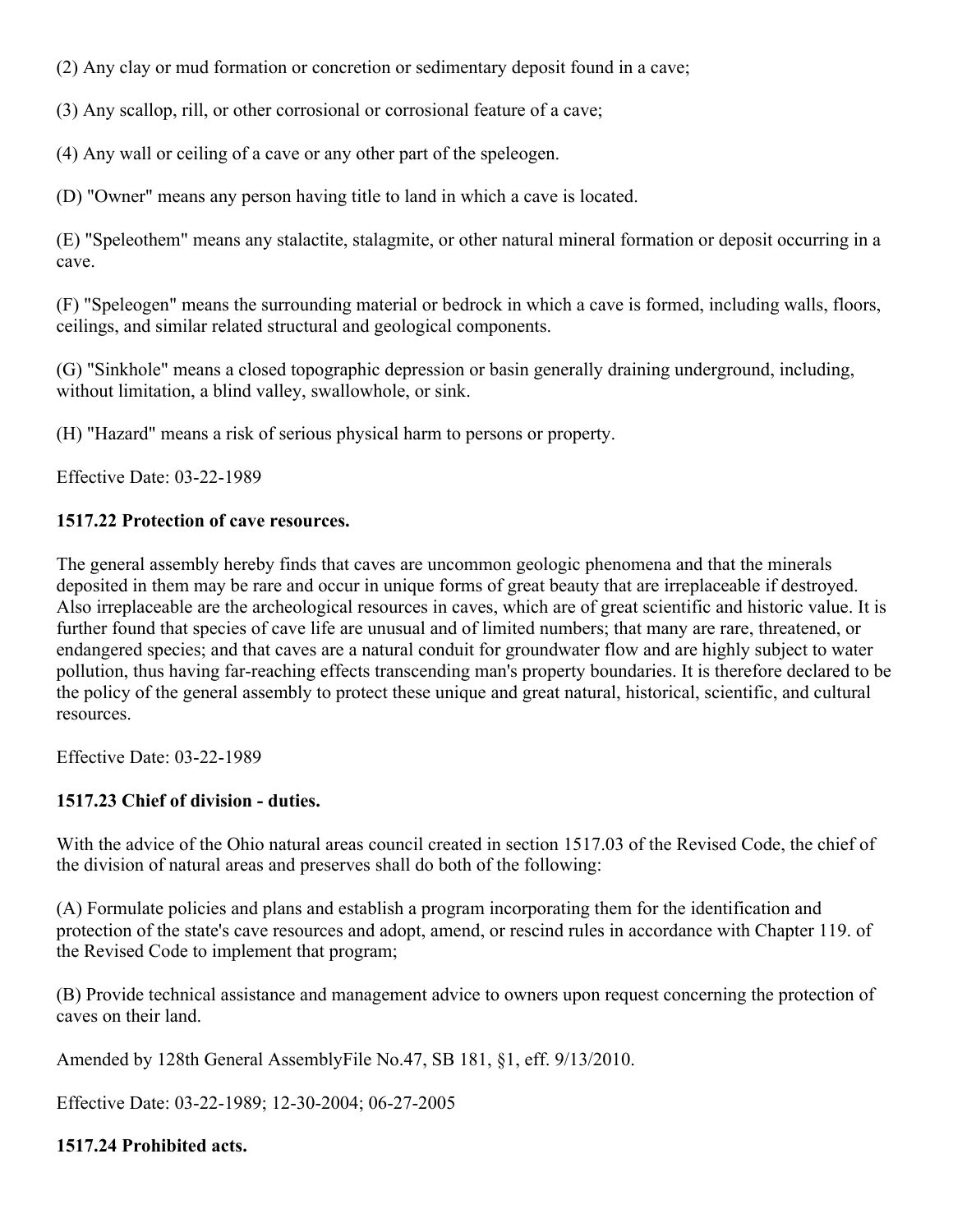(A) Without the express written permission of the owner and, if the owner has leased the land, without the express written permission of the lessee, no person shall knowingly:

(1) Break, break off, crack, carve on, write on, mark on, burn, remove, or in any other manner destroy, deface, mark, or disturb the surfaces of any cave or any natural material found in any cave, whether attached or broken, including, without limitation, speleothems, speleogens, and sedimentary deposits;

(2) Break, force, tamper with, or otherwise disturb any lock, door, gate, or other device designed to limit control, or prevent access to or entry into a cave;

(3) Remove, deface, or tamper with any posted sign giving notice against unauthorized access to or presence in a cave or citing any of the provisions of sections 1517.21 to 1517.26 or division (B) of section 1517.99 of the Revised Code;

(4) Place refuse, garbage, dead animals, sewage, or toxic substances harmful to cave life or humans in a cave;

(5) Burn within a cave any substance other than acetylene gas burned in a carbide lamp that produces smoke or gas that is harmful to cave life;

(6) Use any door, gate, or other device designed to limit, control, or prevent access to or entry into a cave that does not allow free and unimpeded passage of air, water, and cave life;

(7) Excavate or remove historic or prehistoric ruins, burial grounds, or archaeological or paleontological sites found in a cave, including, without limitation, saltpeter workings, relics, inscriptions, fossilized footprints, and bones;

(8) Remove, kill, harm, or disturb any cave life found within a cave.

(B) Without the express written permission of the owner and, if the owner has leased the land, without the express written permission of the lessee, no person shall purposely destroy, injure, or deface historic or prehistoric ruins, burial grounds, or archaeological or paleontological sites found in a cave, including, without limitation, saltpeter workings, relics, inscriptions, fossilized footprints, and bones.

Effective Date: 03-22-1989

#### **1517.25 Sale of speleothems collected from caves prohibited.**

No person shall sell or offer for sale speleothems collected from caves in this state.

Effective Date: 03-22-1989

#### **1517.26 Immunity.**

(A) Owners and, if the owner has leased the land, the lessee, are not liable for injuries, death, or loss sustained by any permittee on their land if no charge has been made. By granting permission for entry, the owner or lessee does not:

(1) Extend to the permittee any assurance that the premises are safe for such purposes;

(2) Confer on the permittee the legal status of an invitee or licensee to whom a duty of care is owed;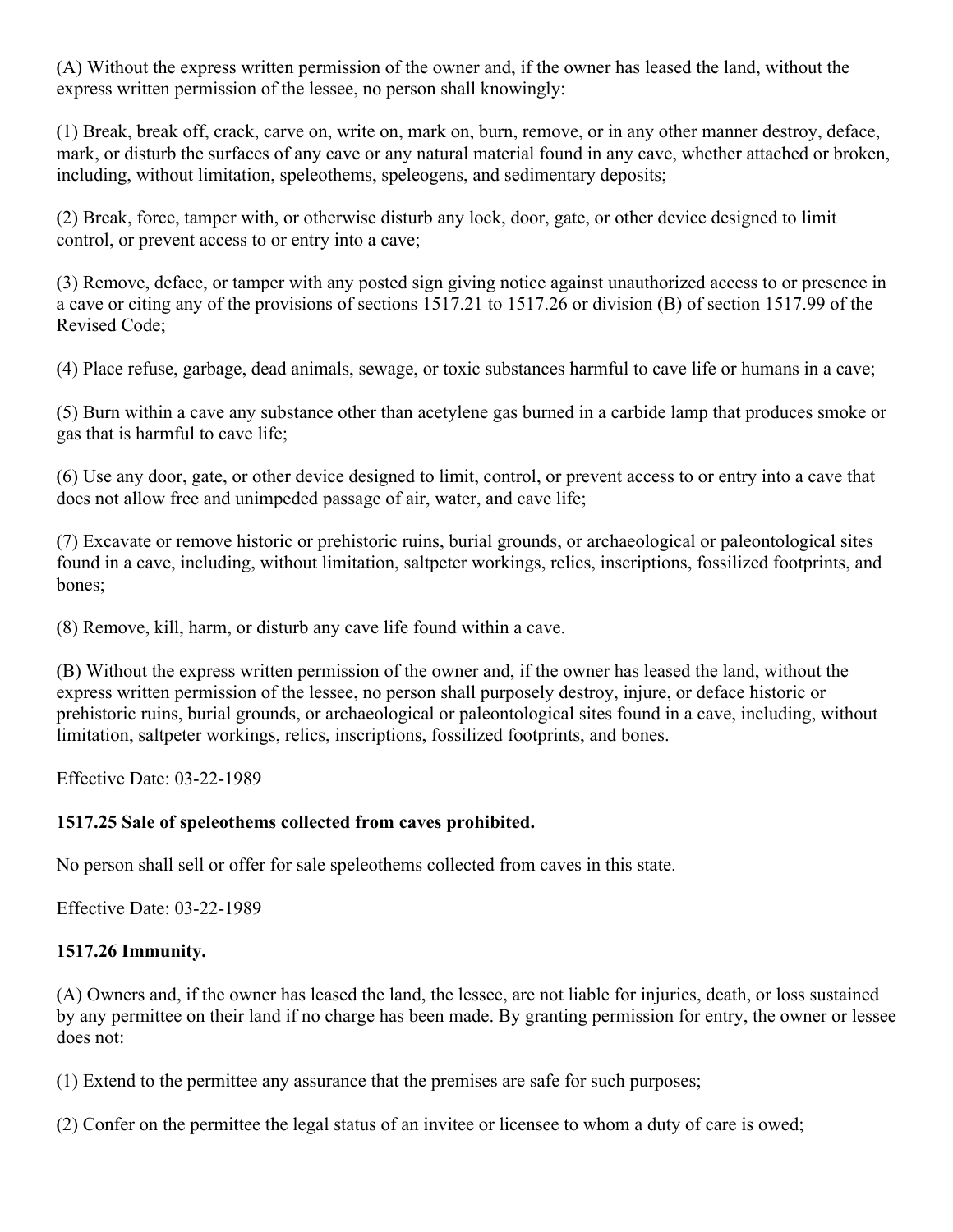(3) Assume responsibility for or incur liability for any injury, death, or loss to person or property caused by an act or omission of a permittee.

(B) This section does not limit the liability which otherwise exists for injury, death, or loss to persons or property caused by an act or omission of the owner or lessee as follows:

(1) Negligent failure to warn the permittee against a hazard of which the owner or lessee had actual knowledge prior to the permittee's entry on the land;

(2) Willful or wanton misconduct;

(3) Intentionally tortious conduct.

Effective Date: 03-22-1989

## **1517.99 Penalty.**

# (A)

(1) Except as provided in division (A)(2) of this section, whoever violates section 1517.021 of the Revised Code is guilty of a minor misdemeanor.

(2) Whoever violates section 1517.021 of the Revised Code with regard to a species of plant identified in a rule adopted under or included on a list prepared under section 1518.01 of the Revised Code is guilty of a misdemeanor of the third degree for a first offense. For each subsequent offense, the person is guilty of a misdemeanor of the second degree.

(B) Whoever violates division (A) of section 1517.24 or section 1517.25 of the Revised Code is guilty of a misdemeanor of the third degree.

(C) Whoever violates division (B) of section 1517.24 of the Revised Code is guilty of a misdemeanor of the second degree.

(D) Whoever violates section 1517.051 of the Revised Code is guilty of a misdemeanor of the first degree.

Effective Date: 03-18-1999

# **1531.131 Enforcing dumping prohibitions and nature preserve and trail rules.**

A wildlife officer shall enforce section 3767.32 of the Revised Code and any other laws prohibiting the dumping of refuse into or along waters, the rules of the department of natural resources adopted under section 1517.02 of the Revised Code, and the rules of the director of natural resources adopted under Chapter 1519. of the Revised Code and shall make arrests for violation of those laws and rules. The jurisdiction of a wildlife officer is concurrent with that of the peace officers of the county, township, or municipal corporation in which the violation occurs.

Effective Date: 10-20-1994

# **2923.31 Corrupt activity definitions.**

As used in sections 2923.31 to 2923.36 of the Revised Code: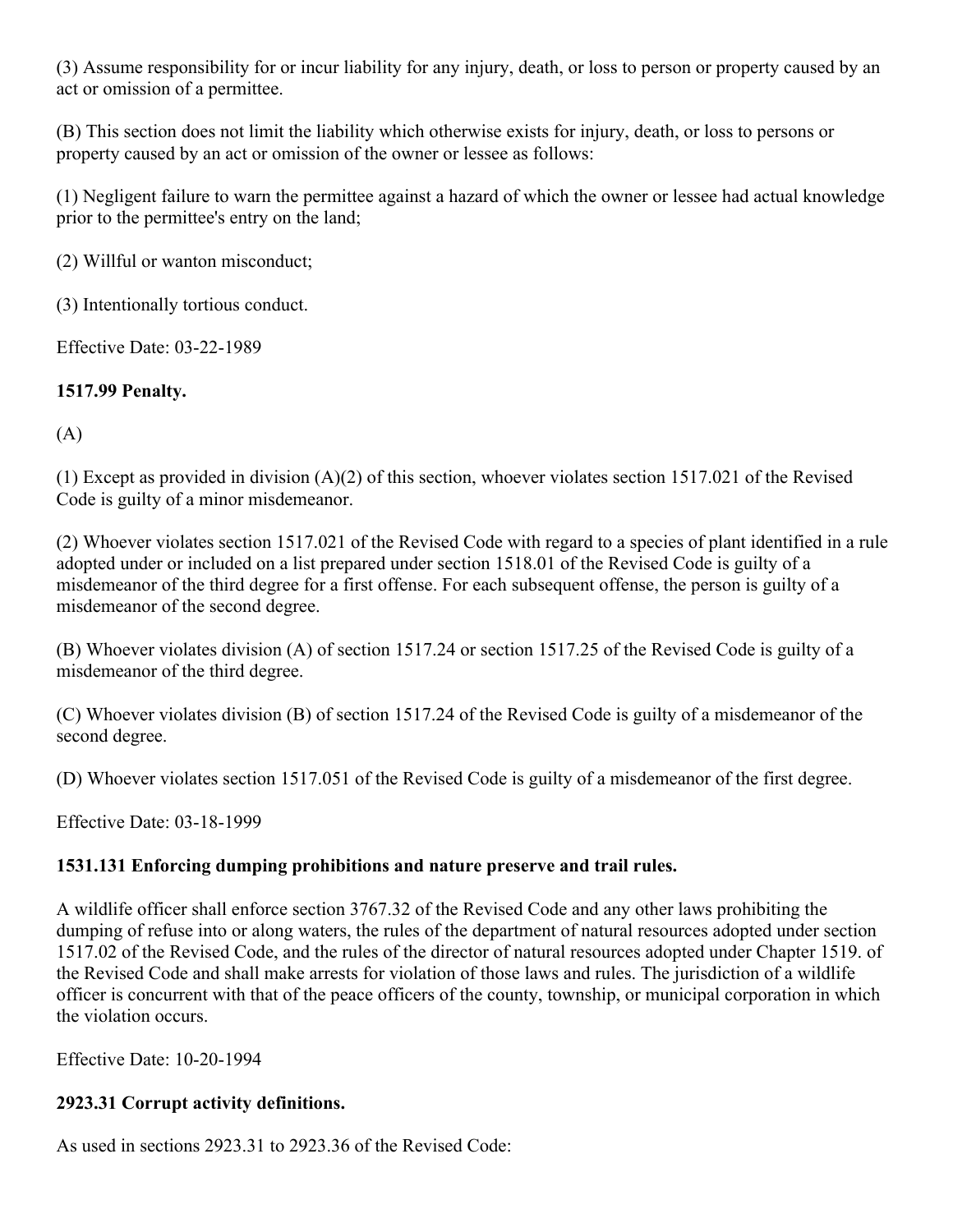(A) "Beneficial interest" means any of the following:

(1) The interest of a person as a beneficiary under a trust in which the trustee holds title to personal or real property;

(2) The interest of a person as a beneficiary under any other trust arrangement under which any other person holds title to personal or real property for the benefit of such person;

(3) The interest of a person under any other form of express fiduciary arrangement under which any other person holds title to personal or real property for the benefit of such person.

"Beneficial interest" does not include the interest of a stockholder in a corporation or the interest of a partner in either a general or limited partnership.

(B) "Costs of investigation and prosecution" and "costs of investigation and litigation" mean all of the costs incurred by the state or a county or municipal corporation under sections 2923.31 to 2923.36 of the Revised Code in the prosecution and investigation of any criminal action or in the litigation and investigation of any civil action, and includes, but is not limited to, the costs of resources and personnel.

(C) "Enterprise" includes any individual, sole proprietorship, partnership, limited partnership, corporation, trust, union, government agency, or other legal entity, or any organization, association, or group of persons associated in fact although not a legal entity. "Enterprise" includes illicit as well as licit enterprises.

(D) "Innocent person" includes any bona fide purchaser of property that is allegedly involved in a violation of section 2923.32 of the Revised Code, including any person who establishes a valid claim to or interest in the property in accordance with division (E) of section 2981.04 of the Revised Code, and any victim of an alleged violation of that section or of any underlying offense involved in an alleged violation of that section.

(E) "Pattern of corrupt activity" means two or more incidents of corrupt activity, whether or not there has been a prior conviction, that are related to the affairs of the same enterprise, are not isolated, and are not so closely related to each other and connected in time and place that they constitute a single event.

At least one of the incidents forming the pattern shall occur on or after January 1, 1986. Unless any incident was an aggravated murder or murder, the last of the incidents forming the pattern shall occur within six years after the commission of any prior incident forming the pattern, excluding any period of imprisonment served by any person engaging in the corrupt activity.

For the purposes of the criminal penalties that may be imposed pursuant to section 2923.32 of the Revised Code, at least one of the incidents forming the pattern shall constitute a felony under the laws of this state in existence at the time it was committed or, if committed in violation of the laws of the United States or of any other state, shall constitute a felony under the law of the United States or the other state and would be a criminal offense under the law of this state if committed in this state.

(F) "Pecuniary value" means money, a negotiable instrument, a commercial interest, or anything of value, as defined in section 1.03 of the Revised Code, or any other property or service that has a value in excess of one hundred dollars.

(G) "Person" means any person, as defined in section 1.59 of the Revised Code, and any governmental officer, employee, or entity.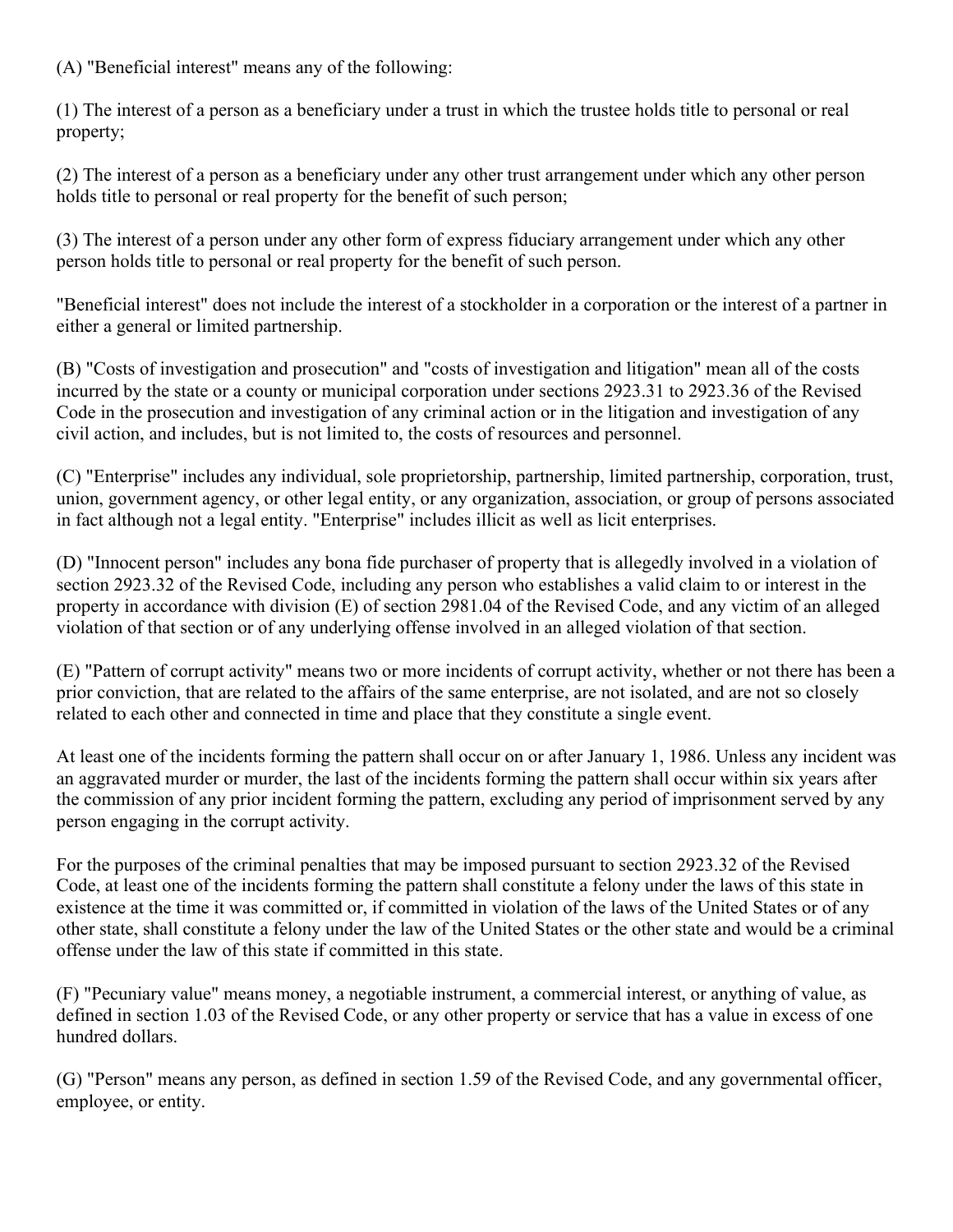(H) "Personal property" means any personal property, any interest in personal property, or any right, including, but not limited to, bank accounts, debts, corporate stocks, patents, or copyrights. Personal property and any beneficial interest in personal property are deemed to be located where the trustee of the property, the personal property, or the instrument evidencing the right is located.

(I) "Corrupt activity" means engaging in, attempting to engage in, conspiring to engage in, or soliciting, coercing, or intimidating another person to engage in any of the following:

(1) Conduct defined as "racketeering activity" under the "Organized Crime Control Act of 1970," 84 Stat. 941, 18 U.S.C. 1961(1)(B), (1)(C), (1)(D), and (1)(E) , as amended;

(2) Conduct constituting any of the following:

(a) A violation of section 1315.55 , 1322.02 , 2903.01 , 2903.02 , 2903.03 , 2903.04 , 2903.11 , 2903.12 , 2905.01 , 2905.02 , 2905.11 , 2905.22 , 2905.32 as specified in division (I)(2)(g) of this section, 2907.321 , 2907.322 , 2907.323 , 2909.02 , 2909.03 , 2909.22 , 2909.23 , 2909.24 , 2909.26 , 2909.27 , 2909.28 , 2909.29 , 2911.01 , 2911.02 , 2911.11 , 2911.12 , 2911.13 , 2911.31 , 2913.05 , 2913.06 , 2921.02 , 2921.03 , 2921.04 , 2921.11 , 2921.12 , 2921.32 , 2921.41 , 2921.42 , 2921.43 , 2923.12 , or 2923.17 ; division (F)(1)(a), (b), or (c) of section 1315.53; division  $(A)(1)$  or (2) of section 1707.042; division  $(B)$ ,  $(C)(4)$ ,  $(D)$ ,  $(E)$ , or  $(F)$  of section 1707.44 ; division (A)(1) or (2) of section 2923.20 ; division (E) or (G) of section 3772.99 ; division (J)(1) of section 4712.02 ; section 4719.02 , 4719.05 , or 4719.06 ; division (C), (D), or (E) of section 4719.07 ; section 4719.08 ; or division (A) of section 4719.09 of the Revised Code.

(b) Any violation of section 3769.11 , 3769.15, 3769.16, or 3769.19 of the Revised Code as it existed prior to July 1, 1996, any violation of section 2915.02 of the Revised Code that occurs on or after July 1, 1996, and that, had it occurred prior to that date, would have been a violation of section 3769.11 of the Revised Code as it existed prior to that date, or any violation of section 2915.05 of the Revised Code that occurs on or after July 1, 1996, and that, had it occurred prior to that date, would have been a violation of section 3769.15, 3769.16, or 3769.19 of the Revised Code as it existed prior to that date.

(c) Any violation of section 2907.21 , 2907.22 , 2907.31 , 2913.02 , 2913.11 , 2913.21 , 2913.31 , 2913.32 , 2913.34 , 2913.42 , 2913.47 , 2913.51 , 2915.03 , 2925.03 , 2925.04 , 2925.05 , or 2925.37 of the Revised Code, any violation of section 2925.11 of the Revised Code that is a felony of the first, second, third, or fourth degree and that occurs on or after July 1, 1996, any violation of section 2915.02 of the Revised Code that occurred prior to July 1, 1996, any violation of section 2915.02 of the Revised Code that occurs on or after July 1, 1996, and that, had it occurred prior to that date, would not have been a violation of section 3769.11 of the Revised Code as it existed prior to that date, any violation of section 2915.06 of the Revised Code as it existed prior to July 1, 1996, or any violation of division (B) of section 2915.05 of the Revised Code as it exists on and after July 1, 1996, when the proceeds of the violation, the payments made in the violation, the amount of a claim for payment or for any other benefit that is false or deceptive and that is involved in the violation, or the value of the contraband or other property illegally possessed, sold, or purchased in the violation exceeds one thousand dollars, or any combination of violations described in division  $(I)(2)(c)$  of this section when the total proceeds of the combination of violations, payments made in the combination of violations, amount of the claims for payment or for other benefits that is false or deceptive and that is involved in the combination of violations, or value of the contraband or other property illegally possessed, sold, or purchased in the combination of violations exceeds one thousand dollars;

(d) Any violation of section 5743.112 of the Revised Code when the amount of unpaid tax exceeds one hundred dollars;

(e) Any violation or combination of violations of section 2907.32 of the Revised Code involving any material or performance containing a display of bestiality or of sexual conduct, as defined in section 2907.01 of the Revised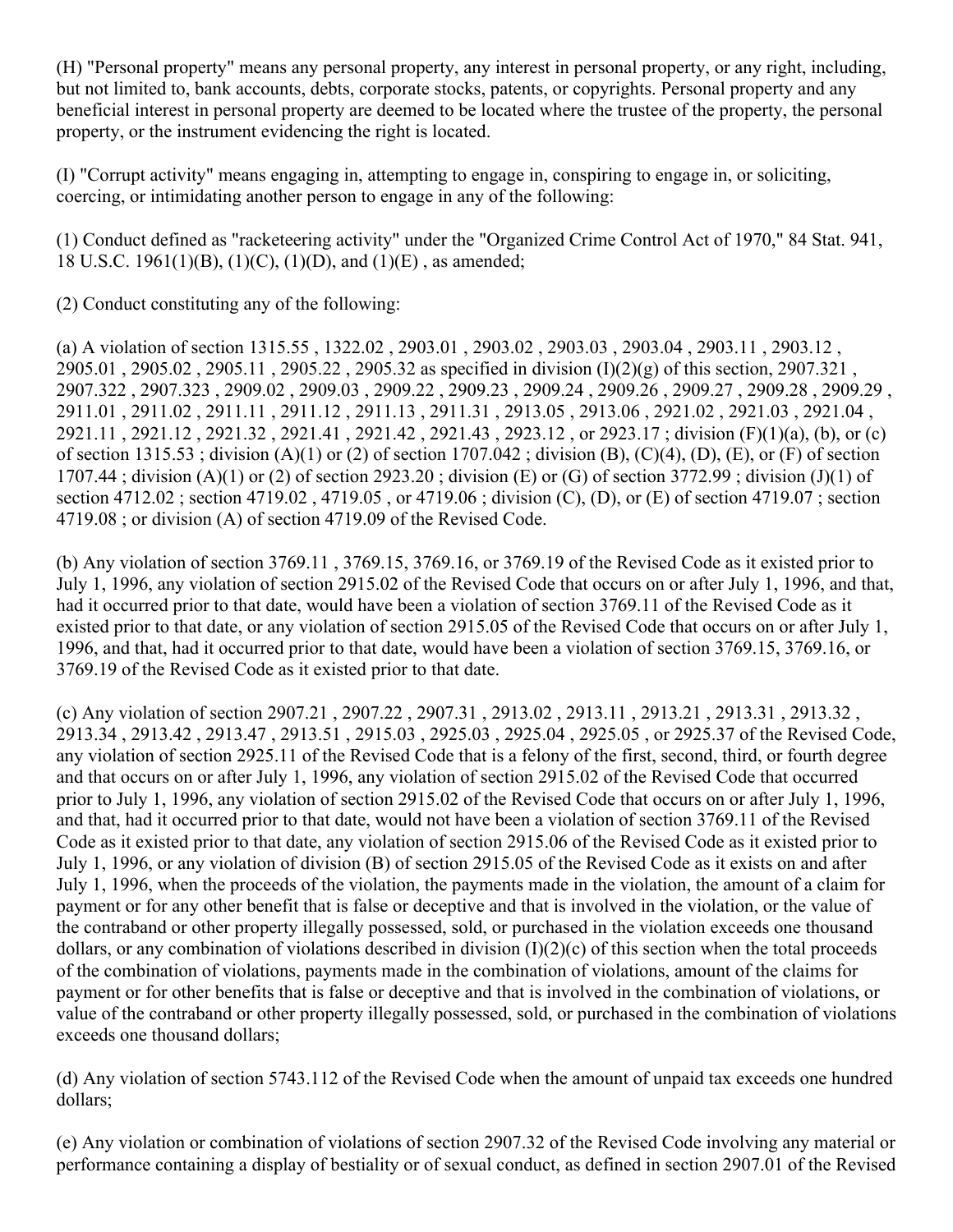Code, that is explicit and depicted with clearly visible penetration of the genitals or clearly visible penetration by the penis of any orifice when the total proceeds of the violation or combination of violations, the payments made in the violation or combination of violations, or the value of the contraband or other property illegally possessed, sold, or purchased in the violation or combination of violations exceeds one thousand dollars;

(f) Any combination of violations described in division (I)(2)(c) of this section and violations of section 2907.32 of the Revised Code involving any material or performance containing a display of bestiality or of sexual conduct, as defined in section 2907.01 of the Revised Code, that is explicit and depicted with clearly visible penetration of the genitals or clearly visible penetration by the penis of any orifice when the total proceeds of the combination of violations, payments made in the combination of violations, amount of the claims for payment or for other benefits that is false or deceptive and that is involved in the combination of violations, or value of the contraband or other property illegally possessed, sold, or purchased in the combination of violations exceeds one thousand dollars;

(g) Any violation of section 2905.32 of the Revised Code to the extent the violation is not based solely on the same conduct that constitutes corrupt activity pursuant to division (I)(2)(c) of this section due to the conduct being in violation of section 2907.21 of the Revised Code.

(3) Conduct constituting a violation of any law of any state other than this state that is substantially similar to the conduct described in division (I)(2) of this section, provided the defendant was convicted of the conduct in a criminal proceeding in the other state;

(4) Animal or ecological terrorism;

(5)

(a) Conduct constituting any of the following:

(i) Organized retail theft;

(ii) Conduct that constitutes one or more violations of any law of any state other than this state, that is substantially similar to organized retail theft, and that if committed in this state would be organized retail theft, if the defendant was convicted of or pleaded guilty to the conduct in a criminal proceeding in the other state.

(b) By enacting division (I)(5)(a) of this section, it is the intent of the general assembly to add organized retail theft and the conduct described in division  $(I)(5)(a)(ii)$  of this section as conduct constituting corrupt activity. The enactment of division  $(I)(5)(a)$  of this section and the addition by division  $(I)(5)(a)$  of this section of organized retail theft and the conduct described in division  $(I)(5)(a)(ii)$  of this section as conduct constituting corrupt activity does not limit or preclude, and shall not be construed as limiting or precluding, any prosecution for a violation of section 2923.32 of the Revised Code that is based on one or more violations of section 2913.02 or 2913.51 of the Revised Code, one or more similar offenses under the laws of this state or any other state, or any combination of any of those violations or similar offenses, even though the conduct constituting the basis for those violations or offenses could be construed as also constituting organized retail theft or conduct of the type described in division  $(I)(5)(a)(ii)$  of this section.

(J) "Real property" means any real property or any interest in real property, including, but not limited to, any lease of, or mortgage upon, real property. Real property and any beneficial interest in it is deemed to be located where the real property is located.

(K) "Trustee" means any of the following:

(1) Any person acting as trustee under a trust in which the trustee holds title to personal or real property;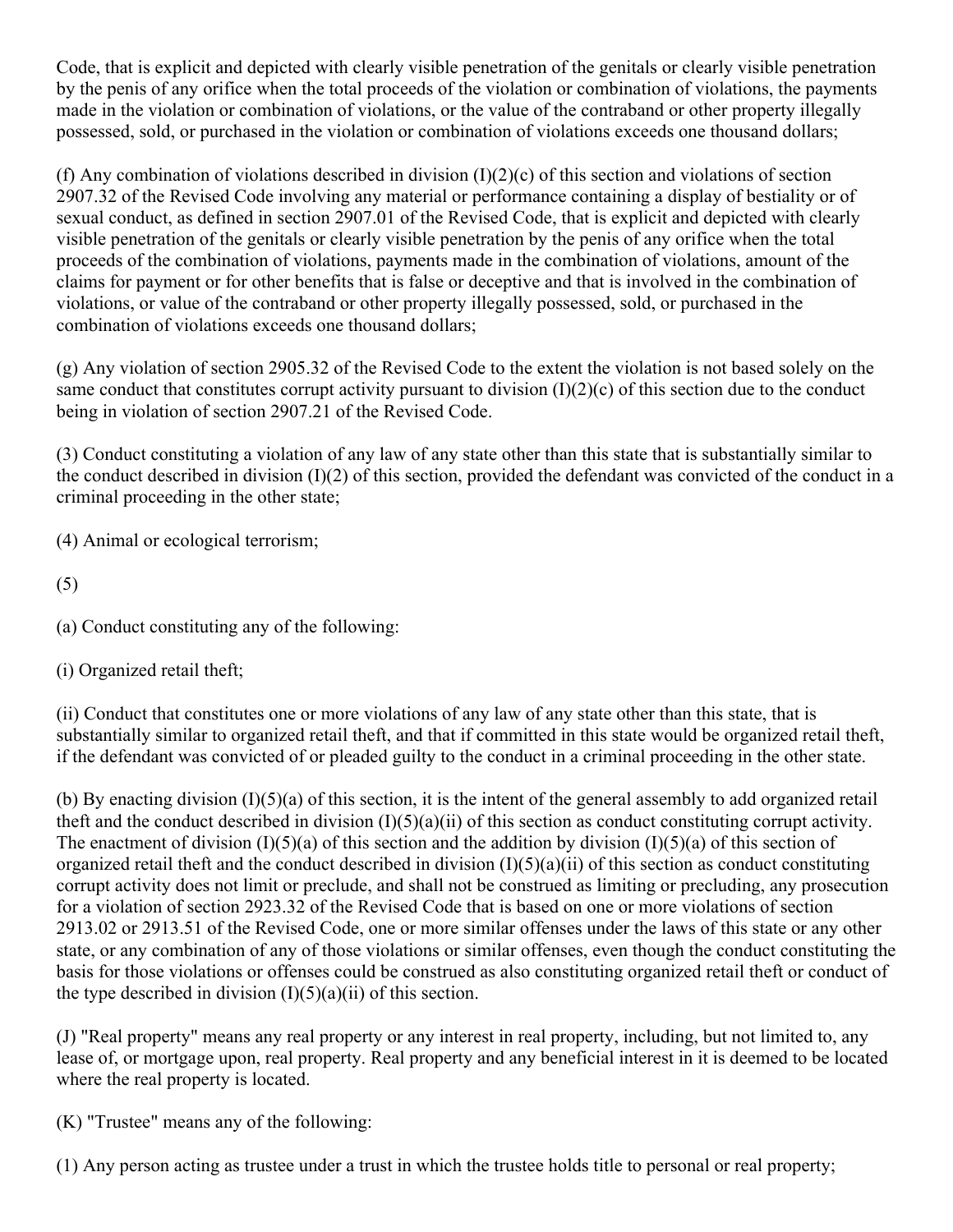(2) Any person who holds title to personal or real property for which any other person has a beneficial interest;

(3) Any successor trustee.

"Trustee" does not include an assignee or trustee for an insolvent debtor or an executor, administrator, administrator with the will annexed, testamentary trustee, guardian, or committee, appointed by, under the control of, or accountable to a court.

(L) "Unlawful debt" means any money or other thing of value constituting principal or interest of a debt that is legally unenforceable in this state in whole or in part because the debt was incurred or contracted in violation of any federal or state law relating to the business of gambling activity or relating to the business of lending money at an usurious rate unless the creditor proves, by a preponderance of the evidence, that the usurious rate was not intentionally set and that it resulted from a good faith error by the creditor, notwithstanding the maintenance of procedures that were adopted by the creditor to avoid an error of that nature.

(M) "Animal activity" means any activity that involves the use of animals or animal parts, including, but not limited to, hunting, fishing, trapping, traveling, camping, the production, preparation, or processing of food or food products, clothing or garment manufacturing, medical research, other research, entertainment, recreation, agriculture, biotechnology, or service activity that involves the use of animals or animal parts.

(N) "Animal facility" means a vehicle, building, structure, nature preserve, or other premises in which an animal is lawfully kept, handled, housed, exhibited, bred, or offered for sale, including, but not limited to, a zoo, rodeo, circus, amusement park, hunting preserve, or premises in which a horse or dog event is held.

(O) "Animal or ecological terrorism" means the commission of any felony that involves causing or creating a substantial risk of physical harm to any property of another, the use of a deadly weapon or dangerous ordnance, or purposely, knowingly, or recklessly causing serious physical harm to property and that involves an intent to obstruct, impede, or deter any person from participating in a lawful animal activity, from mining, foresting, harvesting, gathering, or processing natural resources, or from being lawfully present in or on an animal facility or research facility.

(P) "Research facility" means a place, laboratory, institution, medical care facility, government facility, or public or private educational institution in which a scientific test, experiment, or investigation involving the use of animals or other living organisms is lawfully carried out, conducted, or attempted.

(Q) "Organized retail theft" means the theft of retail property with a retail value of one thousand dollars or more from one or more retail establishments with the intent to sell, deliver, or transfer that property to a retail property fence.

(R) "Retail property" means any tangible personal property displayed, held, stored, or offered for sale in or by a retail establishment.

(S) "Retail property fence" means a person who possesses, procures, receives, or conceals retail property that was represented to the person as being stolen or that the person knows or believes to be stolen.

(T) "Retail value" means the full retail value of the retail property. In determining whether the retail value of retail property equals or exceeds one thousand dollars, the value of all retail property stolen from the retail establishment or retail establishments by the same person or persons within any one-hundred-eighty-day period shall be aggregated.

Amended by 129th General AssemblyFile No.142, HB 262, §1, eff. 6/27/2012.